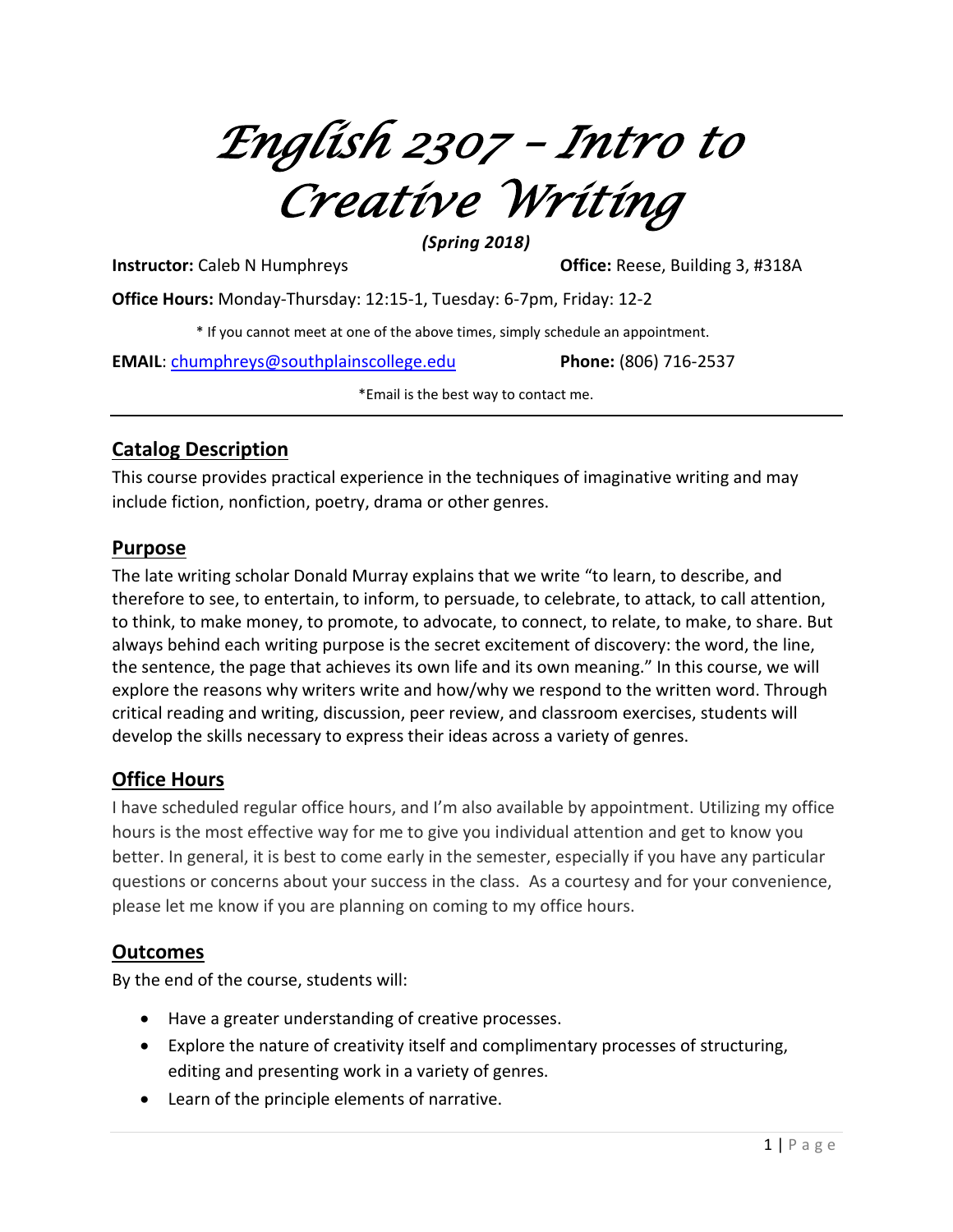- Fashion vibrant, individual writing styles.
- Grow to see themselves as writers as evidenced by a final Writing Portfolio.

## **Grading of Course Work**

| Attendance and Participation                | 15% |
|---------------------------------------------|-----|
| <b>Workshop Submissions</b>                 | 30% |
| Workshop Feedback (both verbal and written) | 30% |
| Final Portfolio                             | 15% |
| <b>Reading Responses</b>                    | 10% |

## **Grading Policies**

As this is an introduction to creative writing, I will not evaluate your work on the quality of your craft. Instead, your submissions will be evaluated based on the following criterion:

- Originality and style
- Effort
- Content and completeness
- Conventions (Does the piece adhere to the assignment, if applicable?)

### **Writing Assignments**

There will be several different writing assignments Sometimes I will assign reading response questions, writing prompts or exercises, and/or mini-essays for you complete at home and turn in before class. Some creative writing prompts or exercises may turn into creative pieces that you submit to workshop, so take them seriously but feel free to experiment!

### **Late Work Policy**

I do not accept late work. This class is writing intensive, but you should enjoy it. I will do my best not to overwhelm you with assignments, but coming to class unprepared is detrimental to yourself and to your classmates.

**Late workshop submissions will not be accepted**. Failure to submit a workshop piece is both disrespectful to your peers and rather lazy. This will result in a reduction of a letter grade.

### **Workshops**

This class is a safe environment founded on respect for all. Workshopping is an opportunity to form a writing community with your peers. It is important to remember that workshop is a critique craft and not a critique of any individual. **I understand that having your pieces workshopped for the first time can create anxiety and I encourage you to come speak with me individually about any concerns you have about this important and incredibly rewarding part of the course.**

We will go over workshop specific rules and guidelines before we hold our first workshop.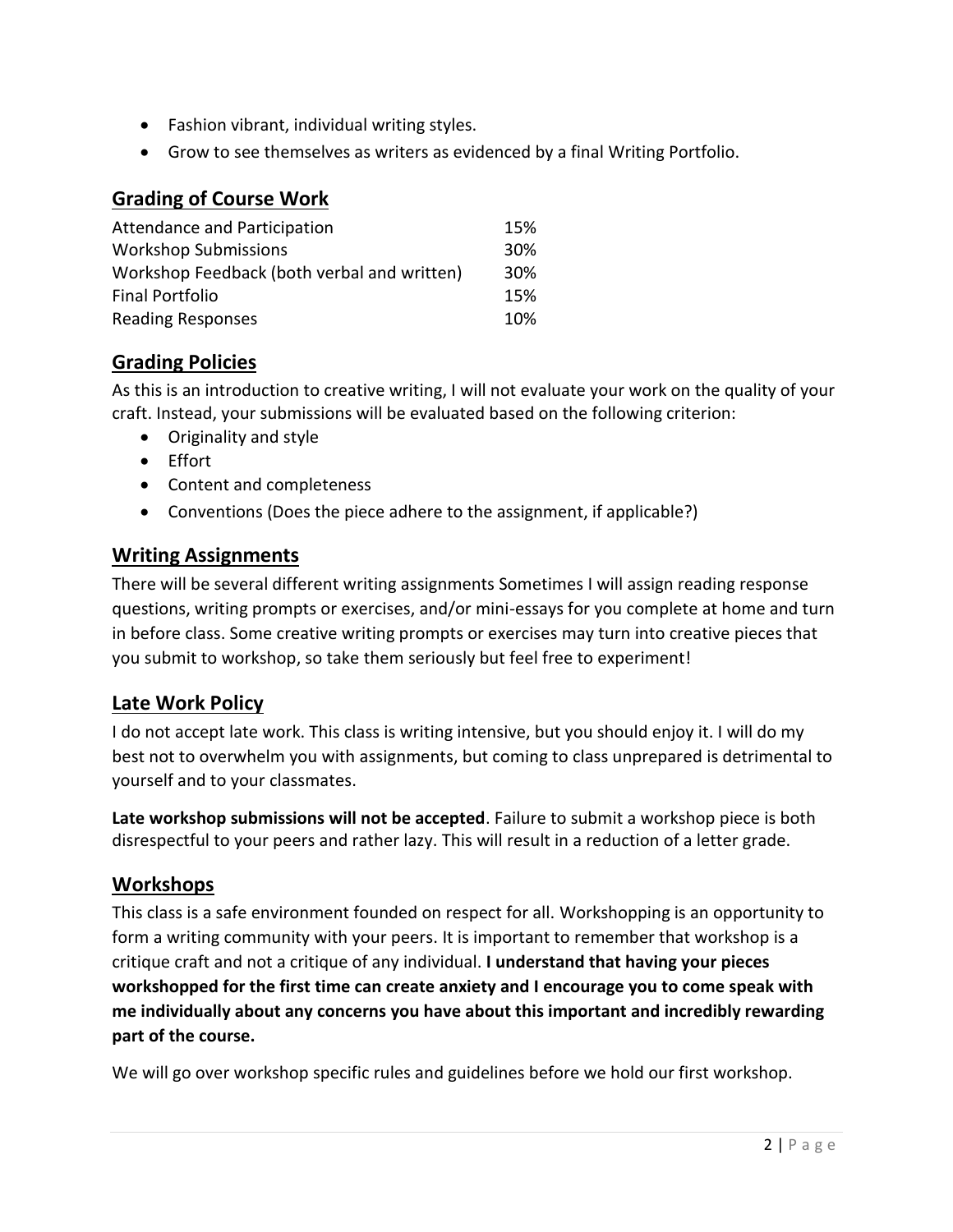# **Final Portfolio**

Your final portfolio is a compilation of your work for the semester and will be turned in at the beginning of class on the scheduled final exam date. Components:

- **All of your creative work for the semester**, including free writing, writing prompts, workshop submissions, and even in-class assignments.
- One thoroughly, meaningfully revised short story.
- Two thoroughly, meaningfully revised poems.
- One new story or essay inspired by one of the writing prompts or assignments.
- A one-page letter of reflection.

The portfolio should be presented in a professional, self-respecting fashion, and not just as sheets of paper stapled together. You can get creative with the presentation if you want to, but something simple and well-organized will suffice.

## **Attendance and Participation**

The successfulness of this class depends on you, your presence, and your voice. As with any workshop-driven course, the goal is to create a community of writers. Attendance is mandatory, then. This comes from a desire to make this class a cooperative learning experience and form a true community. You will be called upon to enter discussion, contribute your ideas, share your writing (both revised and informal), and otherwise join in class activities. **Simply speaking once per class will not ensure a perfect participation grade—only students who consistently provide thoughtful and insightful critical analysis of the reading and their peers' work will receive such a grade.** Learning in this class results from being present; there are no make-up assignments for missed participation.

That said, I understand that sometimes life gets in the way. Therefore, you may miss up to four (4) classes. **Do NOT miss your scheduled workshop dates.** Failure to attend class when your piece is being workshopped will drop the submission by a letter grade.

The student may be administratively withdrawn from the course when absences become excessive. Any student who misses more than four (4) class sessions could be dropped from the course. An absence is defined as failing to attend class or leaving class without the instructor's approval. If you are unprepared for class, you may be asked to leave and will be given an absence. Furthermore, a student will be counted as absent for every two tardies.

### **Academic Integrity**

The guidelines set forth in the South Plains College catalog will be followed. From the catalog:

**Cheating**: Dishonesty of any kind on examinations or on written assignments, illegal possession of examinations, the use of unauthorized notes during an examination, obtaining information during an examination from the textbook or from the examination paper of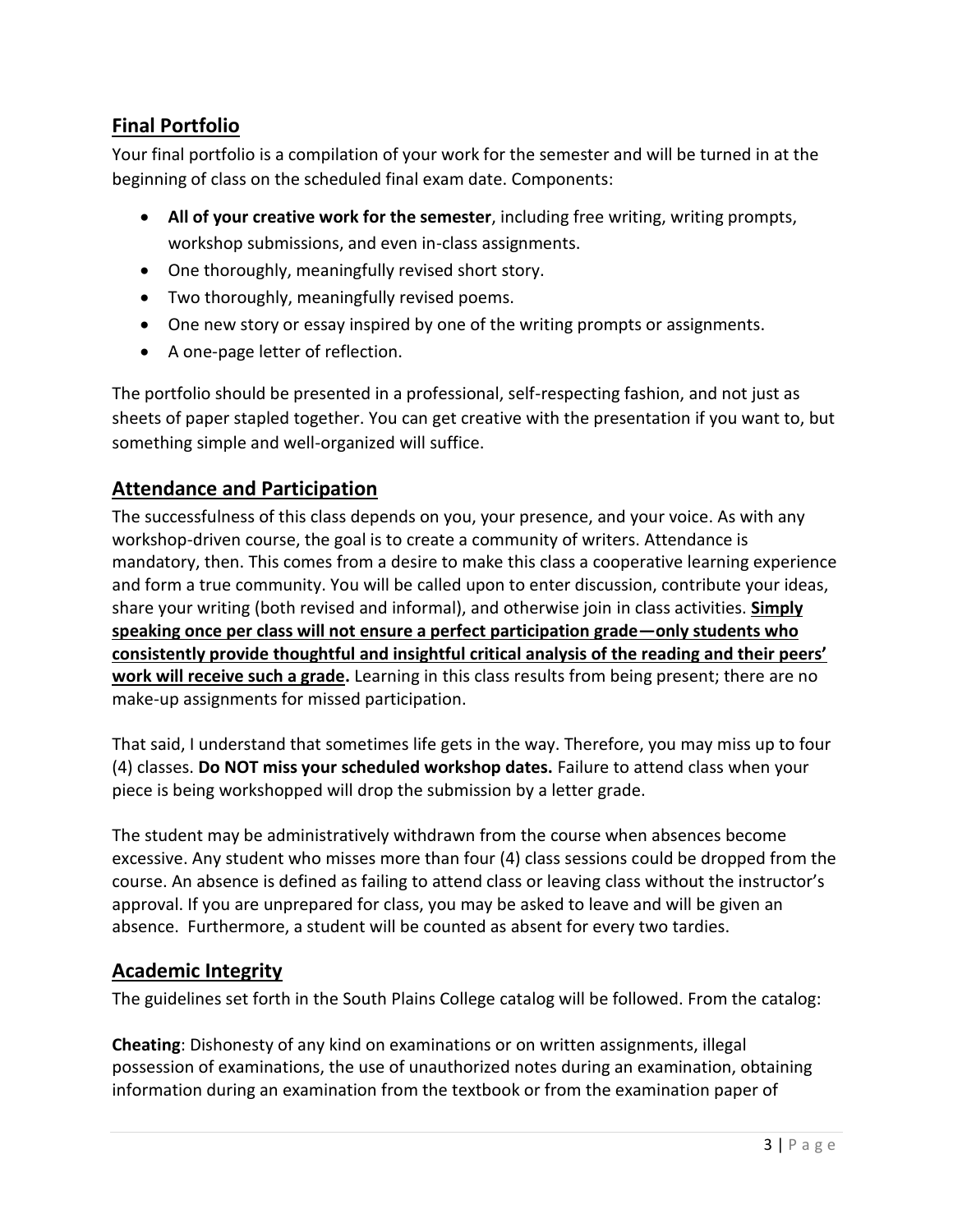another student, assisting others to cheat, alteration of grade records, illegal entry or unauthorized presence in an office are examples of cheating. Complete honesty is required of the student in the presentation of any and all phases of course work. This applies to quizzes of whatever length, as well as to final examinations, to daily reports and to term papers.

**Plagiarism**: Offering the work of another as one's own, without proper acknowledgment, is plagiarism; therefore, any student who fails to give credit for quotations or essentially identical expression of material taken from books, encyclopedias, magazines and other reference works, or from the themes, reports or other writings of fellow student, is guilty of plagiarism.

*Plagiarism* is another word for academic dishonesty and is a form of theft. All of the writing and the ideas in your writing (e.g., journals) must be your own. Any attempt to pass off the work of someone else as your own will result in an F for the course.

Failure to comply with this policy **will** result in a **'0'** (no credit) for the assignment and can result in an **"F"** for the course if circumstances warrant. Please note that essays cannot be "recycled" – reusing previous essays that you have written is still a form of academic dishonesty. All writing in this class must be new and original.

# **Blackboard, Internet Access, and Word Processors**

Blackboard is the website host for our class, where you are able to view and access homework, view and print out class *PowerPoint* lessons, check your grades, view the syllabus, and utilize additional links. You will need internet access and a word processor to complete your homework assignments. If you do not have a computer or reliable internet access, you will need to plan time into your weekly schedule to use the SPC computer labs on the Levelland, Reese, or ATC campuses or find a computer with reliable, fast internet access and a word processor that you can use on a regular basis. Access our Blackboard course from the SPC homepage: http://www.southplainscollege.edu/ or at:

[https://southplainscollege.blackboard.com.](https://southplainscollege.blackboard.com/)

Frequently, you will need to view *PowerPoint* presentations and *Microsoft Word* files, as found under the *Course Content* tab. In order to fully participate in the course, you will need access to *Microsoft Office.* SPC provides *Office 365* for free for all students. You can download the programs here:

[https://myspc.southplainscollege.edu/ICS/Students/Information\\_Technology/Computer\\_and\\_S](https://myspc.southplainscollege.edu/ICS/Students/Information_Technology/Computer_and_Software_Purchases.jnz?portlet=Microsoft_Office365) [oftware\\_Purchases.jnz?portlet=Microsoft\\_Office365.](https://myspc.southplainscollege.edu/ICS/Students/Information_Technology/Computer_and_Software_Purchases.jnz?portlet=Microsoft_Office365)

# **Cell Phones and Technology**

• Please do not use your cell phones during class except in the event of an emergency (talk with me about it first). Put your phone on silent, and do **NOT** text message during class. If you are expecting an important call or emergency call, quietly step outside in order to avoid disturbing your fellow students.